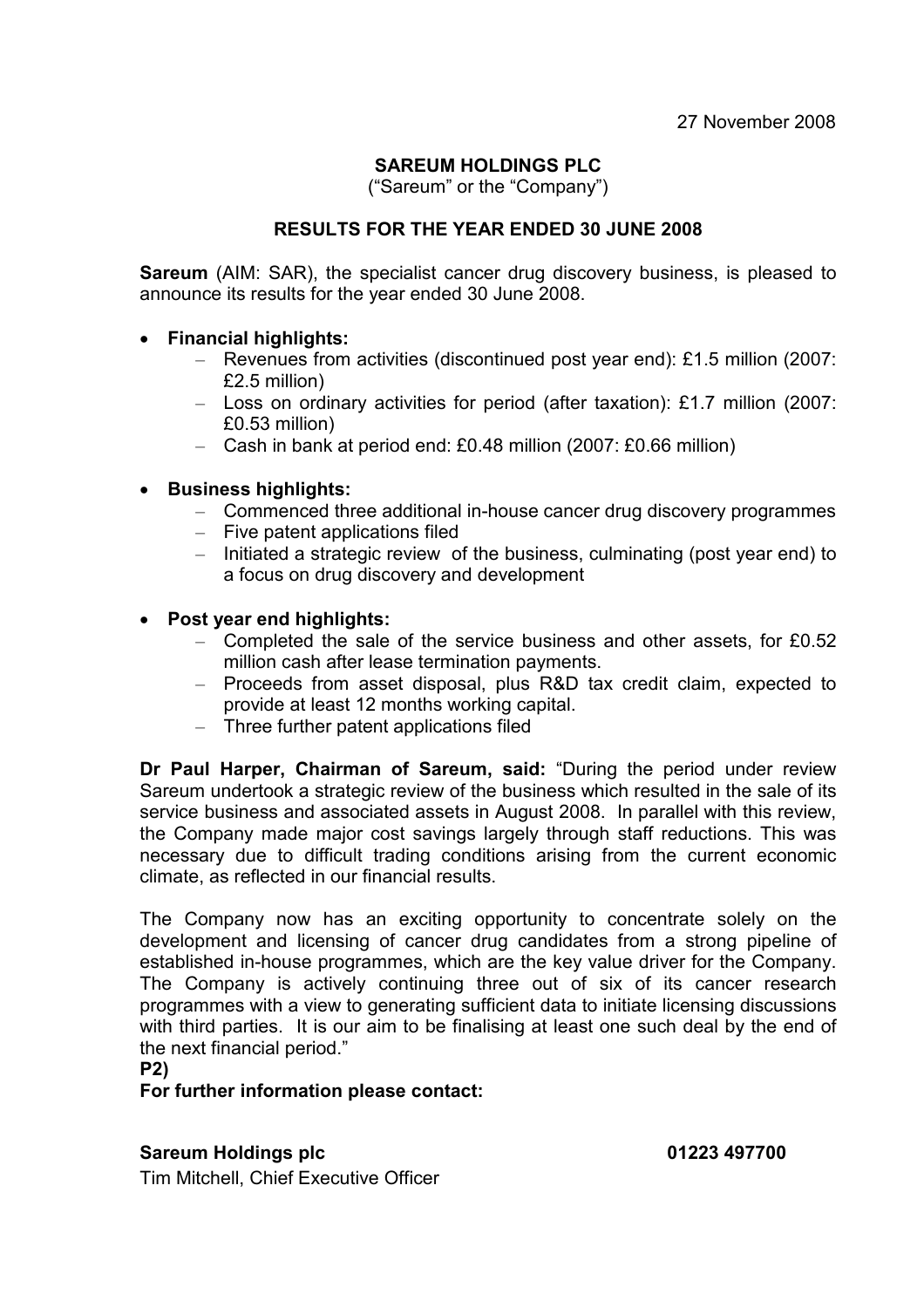# Grant Thornton UK LLP 020 7383 5100

Philip Secrett, Colin Aaronson,

#### Results for the year ended 30 June 2008

#### Chairman's Statement

#### **Background**

The key value creator for Sareum's shareholders is in the development and commercialisation of drug candidates from the Company's in-house drug development pipeline.

Progress within Sareum's in-house research programmes, which focus on treatments for cancer, have led to the decision to continue to invest in this drug discovery activity, adding new programmes and increasing the resources applied to existing programmes. This in-turn has led directly to the filing of several patent applications to protect families of promising compounds developed in three of Sareum's research programmes, including its collaboration with the Institute of Cancer Research and Cancer Research Technology Limited. During the period, Sareum has been engaged in a total of six in-house cancer drug discovery programmes.

Conversely, in the period under review, the current economic climate led to difficult conditions for Sareum's fee for service business. Customers and potential customers delayed spending on external research to conserve their cash. In addition, the Directors have also seen a high level of consolidation activity among the Company's key customer group which has resulted in delays or deferments of spending decisions.

During the latter half of the period the downturn in market valuations, in common with most small cap and biotech stocks, and the slowdown in the fee for service business had a major impact on the Company. For these reasons, the Board undertook a strategic review of the business which culminated, in August 2008, in the sale of the service business and equipment assets together with a major cost and staff reduction programme.

Following the disposal, Sareum intends to concentrate solely on its in-house cancer drug discovery research. The Board estimates that, as a result of the disposal and the cost reductions, alongside a substantial R&D tax credit claim, it has sufficient cash resources to execute its business plan to develop and commercialise certain of its drug discovery programmes over the next 12 months.

In the absence of a licensing deal in the next 12 months the Company will need to raise further working capital to maintain its development work.

#### Fee for Service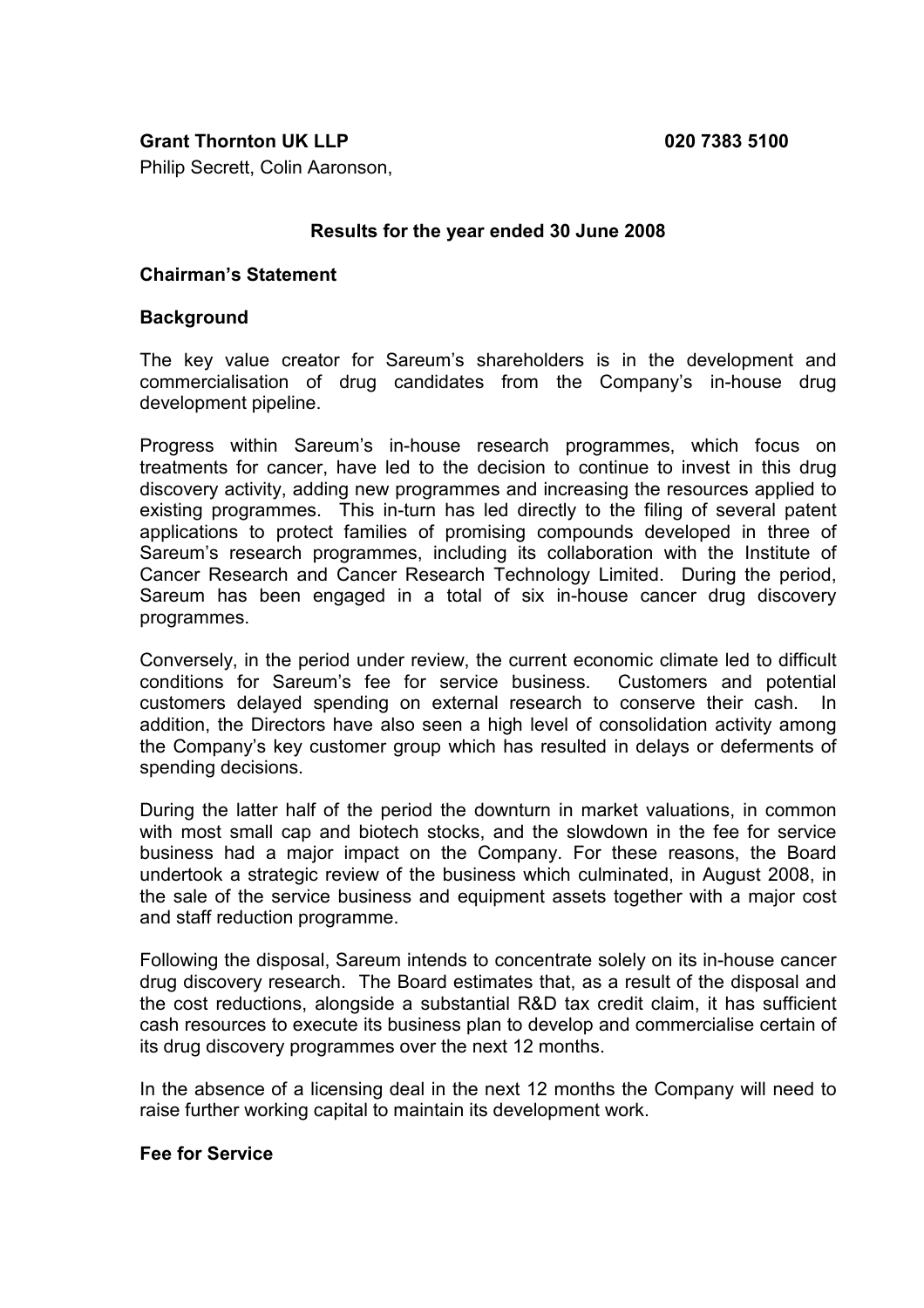Since the Company's formation in 2003, Sareum's business was based on its expertise in structure-based drug discovery, which is capable of rapidly producing novel candidate drug compounds. This led to a profitable fee-for-service business where collaborations with major pharmaceutical and biotechnology companies from around the world generated revenues to support Sareum's in-house research and help to build relationships with potential future licensees of its research programmes. Although the trading conditions were very difficult throughout the period, leading to the disposal of the fee for service business, the Company was able to renew contracts with key existing customers including Johnson & Johnson Pharmaceutical Research & Development, Genentech Inc. and H. Lundbeck A/S.

#### In-House Development

The Company's principal asset following the sale of the fee for service business is the intellectual property of its cancer drug discovery programmes which it intends to further develop using its cash reserves, the proceeds of the asset disposal and anticipated R&D tax credits. Sareum has six drug discovery programmes and is actively developing three of them at this present time.

During the period under review Sareum made significant advances in its in-house drug discovery programmes. In April 2008, Dr John Reader, VP of Chemistry, presented the latest results from Sareum's joint research collaboration with the Institute of Cancer Research and Cancer Research Technology Limited at the annual meeting of the American Association for Cancer Research ("AACR") held in San Diego, CA. The poster presentation described the development of multiple lead series of novel Checkpoint Kinase 1 (Chk-1) inhibitors with mechanism-based cellular activity and good pharmacokinetic properties. Drugs that impede Chk-1 reduce a cell's ability to repair the damage caused by current chemotherapy agents which in turn are used to treat many forms of cancer. Thus by combining drugs that inhibit Chk-1 with other anti-cancer drugs there is the opportunity to enhance the activity of the chemotherapy and possibly to reduce the dose and therefore the side effects of the treatment. The next key step in this programme is the demonstration of its effectiveness in in-vivo disease models. Initial results have been very promising.

In addition to the joint venture activities, we continue to work on a number of other quality cancer targets in the Company's in-house pipeline, including the Aurora and FLT kinase programmes that were announced in May 2007. In October 2007, the Company announced initial results from further cancer drug discovery programmes, targeting two important cancer drug discovery targets, PLK1 and B-raf kinases. Additionally, in March 2008, Sareum announced an additional research programme, and associated patent filings, targeting Fatty Acid Synthase.

The Company's intellectual property estate has been significantly enhanced during the period with the generation of a total of five patent applications from three of the in-house cancer drug discovery programmes.

#### Financial Review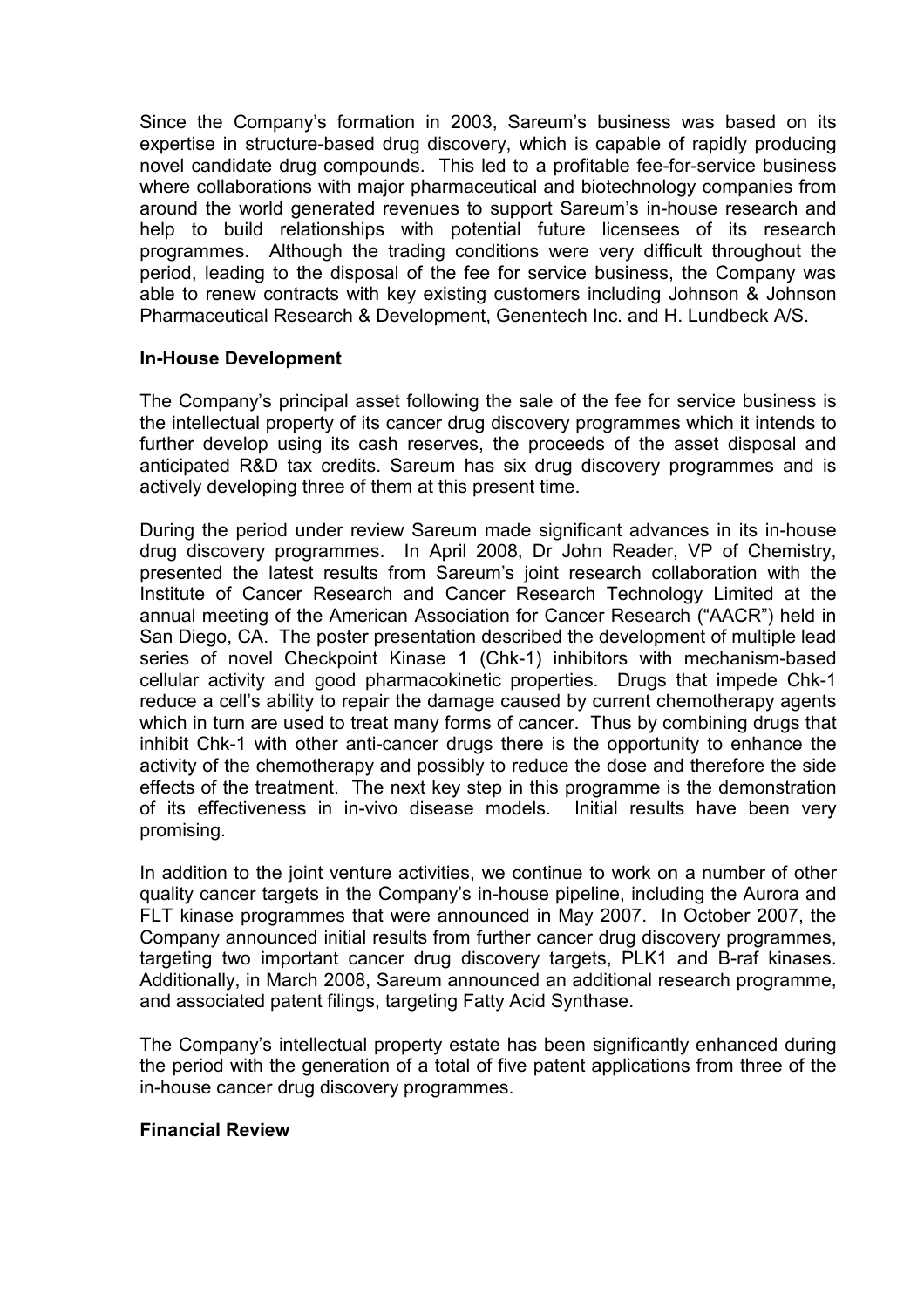During the period, revenues from the fee for service business (now discontinued) amounted to £1.5 million (2007: £2.5 million), a significant reduction from the previous year, as a result of the difficult trading conditions experienced by the Company. Accordingly, the loss after taxation increased to £1.7 million (2007: £0.53 million). The resultant cash position at the period end was £0.48 million (2007: £0.66 million). Since the year end the cash position has been significantly improved following the asset sale which was announced in August 2008. Along with the expected receipt of a substantial R&D tax credit, the Company believes it has sufficient funds to operate its business plan for at least the next 12 months.

#### **Summary**

Despite difficult economic conditions and the sale of its fee for service business the Company has demonstrated that it is able to progress its in-house research by advancing programmes according to plan and invest in strategic alliances to develop candidate drug molecules.

The latter half of this period was a difficult one for the Company, but demonstrated the capability of the Board to act decisively in the face of adverse market conditions.

#### **Outlook**

Sareum now has an exciting opportunity to concentrate solely on its in-house cancer drug discovery programme, to generate shareholder value. The research work for the ongoing programmes is being provided via third party providers, leaving the Company with a vastly reduced fixed cost base.

The Company will continue to build value from its in-house research and development by seeking to advance its cancer drug discovery programmes and the Board hopes to commercialise at least one of these programmes by the end of 2009.

The Company's shares were suspended from trading on AIM on 9 July 2008 pending clarification of the Company's financial position. The Company's strategy and its ability to implement that strategy in the short term have now been clarified, with sufficient cash resources to fund the ongoing business plan for at least the next 12 months on the basis of its existing resources and the anticipated tax credit. However, the Board is still finalising its longer term financial strategy with the help of its advisers and the Company's shares remain suspended pending completion of that process. Should the Company's shares remain suspended beyond 8 January 2009, its shares will be delisted from AIM. However, I look forward to updating shareholders before that time.

Dr Paul Harper Chairman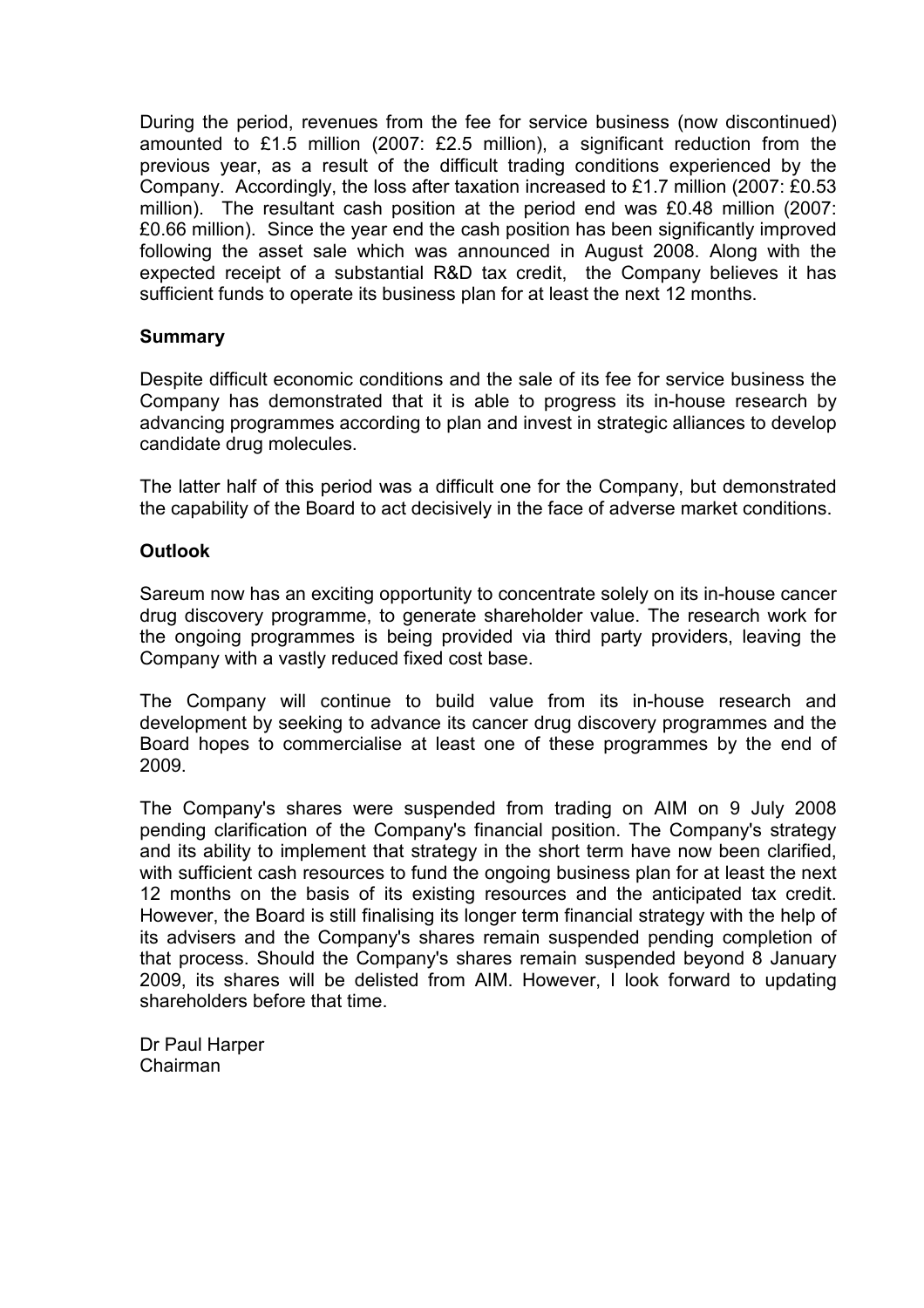# CONSOLIDATED INCOME STATEMENT

FOR THE YEAR ENDED 30 JUNE 2008

|                                             |                                | 2008<br>£          | 2007<br>£          |
|---------------------------------------------|--------------------------------|--------------------|--------------------|
| <b>Revenue</b>                              |                                | 1,502,507          | 2,470,676          |
| Cost of sales                               |                                | (2, 122, 491)      | (1,852,626)        |
| <b>Gross (loss)/profit</b>                  |                                | (619, 984)         | 618,050            |
| Administrative expenses                     |                                | (1, 396, 603)      | (1,352,636)        |
| <b>Operating loss</b>                       |                                | (2,016,587)        | (734, 586)         |
| Interest receivable                         |                                | 33,234             | 28,712             |
| Interest payable                            |                                | (36, 236)          | (16, 953)          |
| Loss on ordinary activities before taxation |                                | (2,019,589)        | (722, 827)         |
| Tax on loss on ordinary activities          |                                | 327,232            | 195,441            |
| Loss on ordinary activities after taxation  |                                | (1,692,357)        | (527, 386)         |
| Earnings per share (pence)                  |                                |                    |                    |
|                                             | <b>Basic</b><br><b>Diluted</b> | (0.28p)<br>(0.27p) | (0.12p)<br>(0.12p) |

The loss on ordinary activities before taxation arises from the Group's operations all of which continued to the end of the period.

There are no recognised gains or losses other than as stated in the profit and loss account.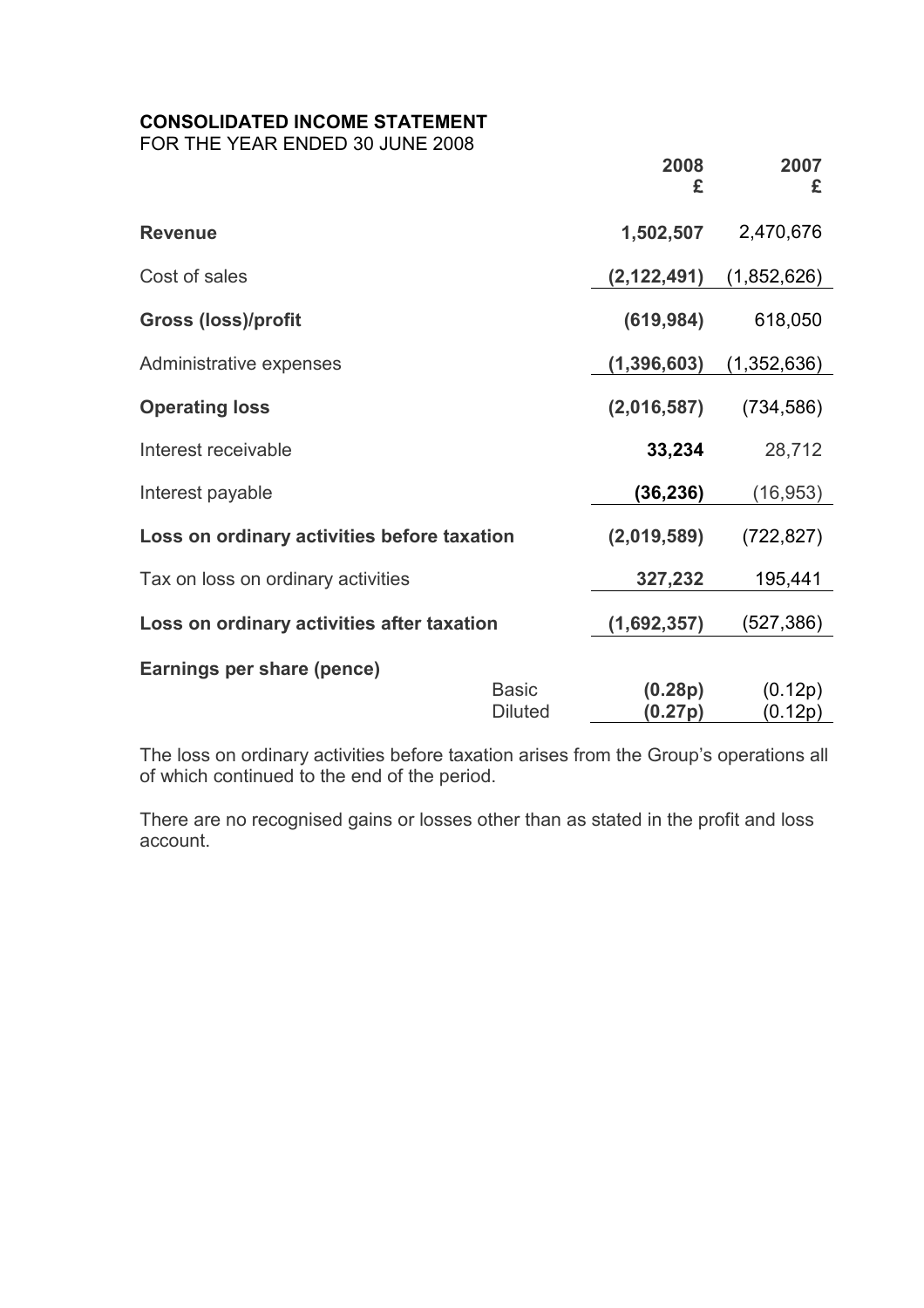# CONSOLIDATED BALANCE SHEET

AS AT 30 JUNE 2008

|                                                           | 2008          | 2007        |
|-----------------------------------------------------------|---------------|-------------|
|                                                           | £             | £           |
| <b>Non-current assets</b>                                 |               |             |
| Intangible assets                                         | 25,836        | 30,681      |
| Tangible fixed assets                                     | 723,843       | 1,014,835   |
|                                                           | 749,679       | 1,045,516   |
|                                                           |               |             |
| <b>Current assets</b>                                     |               |             |
| <b>Debtors</b>                                            | 608,272       | 837,179     |
| Cash at bank                                              | 480,851       | 660,326     |
|                                                           |               |             |
|                                                           | 1,089,123     | 1,497,505   |
|                                                           |               |             |
| <b>Creditors:</b> amounts falling due within one year     | 312,712       | 1,017,165   |
|                                                           |               |             |
| <b>Net current assets</b>                                 | 776,411       | 480,340     |
|                                                           |               |             |
| <b>Total assets less current liabilities</b>              | 1,526,090     | 1,525,856   |
|                                                           |               |             |
| <b>Creditors:</b> amounts falling due after more than one |               |             |
| year                                                      | 125,656       | 159,965     |
| <b>Net assets</b>                                         | 1,400,434     | 1,365,891   |
|                                                           |               |             |
| <b>Capital and reserves</b>                               |               |             |
| Called up share capital                                   | 204,524       | 114,952     |
| Share premium account                                     | 5,401,631     | 3,764,303   |
| Merger reserve                                            | 27            | 27          |
| Profit and loss account                                   | (4, 205, 748) | (2,513,391) |
|                                                           |               |             |
| <b>Equity shareholders' funds</b>                         | 1,400,434     | 1,365,891   |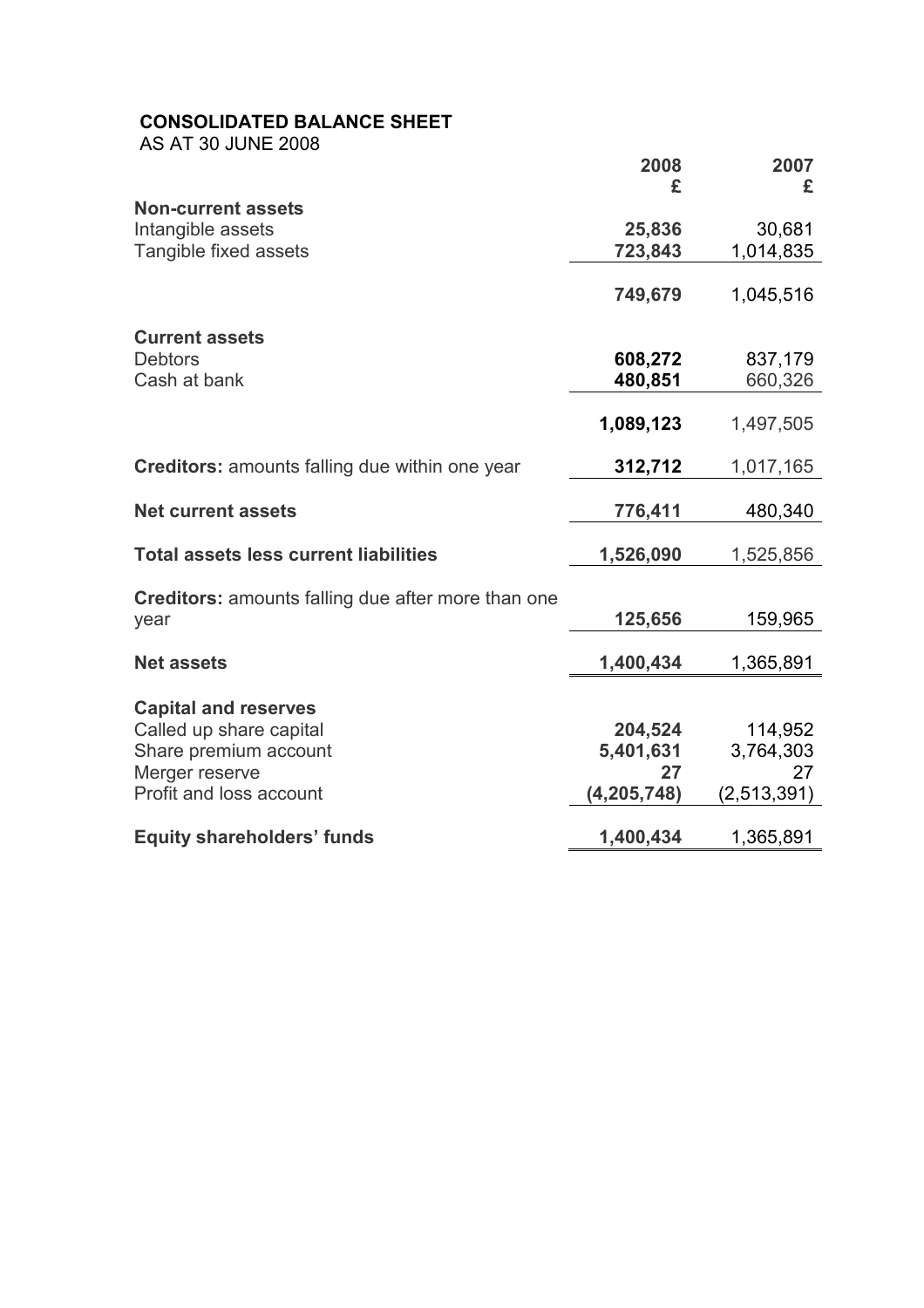# CONSOLIDATED CASH FLOW STATEMENT

FOR THE YEAR ENDED 30 JUNE 2008

|                                                | 2008<br>£     | 2007<br>£ |
|------------------------------------------------|---------------|-----------|
| Net cash outflow from operating activities     | (1, 847, 123) | (369,575) |
| Returns on investment and servicing of finance | (3, 309)      | 11,249    |
| <b>Taxation</b>                                | 198,103       | 128,040   |
| <b>Capital expenditure</b>                     | (89,565)      | (518,199) |
| <b>Cash outflow before financing</b>           | (1,741,894)   | (748,485) |
| Financing                                      | 1,562,419     | 880,335   |
| (Decrease)/Increase in cash                    | (179,475)     | 131,850   |

# NOTES TO THE FINANCIAL STATEMENTS

# 1 General

The financial information set out above does not constitute the company's statutory accounts within the meaning of section 240 of the Companies Act 1985.

The 2008 figures are based on unaudited accounts for the year ended 30 June 2008. The auditors do not expect to issue a qualified report on the statutory accounts which will be finalised on the basis of the financial information presented by the directors in the preliminary announcement and which will be delivered to the Registrar of Companies following the company's annual general meeting.

The 2007 comparatives are derived from the statutory accounts for 2007 which have been delivered to the Registrar of Companies and received an unqualified audit report and did not contain a statement under the Companies Act 1985, s237(2) or (3).

This statement will be made available online at www.sareum.co.uk

#### 2 Basis of accounting

The financial statements have been prepared under the historical cost convention and in accordance with International Financial Reporting Standards.

#### 3 Loss per share

Basic loss per share is calculated by dividing the loss attributable to ordinary shareholders by 598.110 million being the weighted average number of ordinary shares outstanding during the period (2007: 459.809 million).